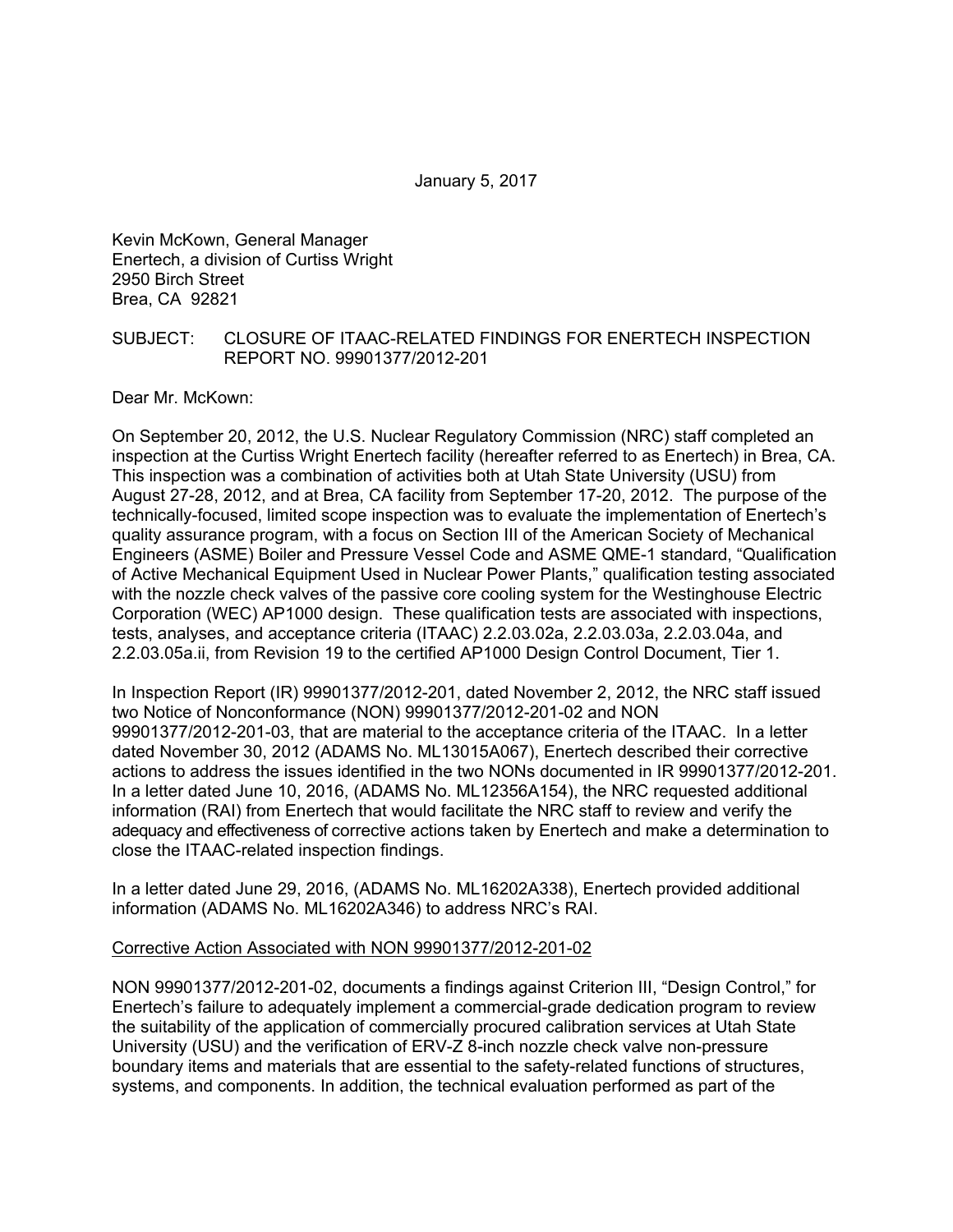dedication of commercial-grade items did not include a documented basis for the sample testing population for items from commercial suppliers where lot/batch homogeneity had not been verified.

The NRC staff reviewed Enertech's additional information that supports the corrective action taken to address the issue identified in NON 99901377/2012-201-02. Based on review, the NRC staff has determined that the corrective action taken by Enertech is adequate to address the identified nonconformance. NON 99901377/2012-201-02 is closed and no additional inspection or follow-up is required to verify completion/adequacy of the corrective actions.

### Corrective Action Associated with NON 99901377/2012-201-03

NON 99901377/2012-201-03, was issued against Criterion XI, "Test Control," for Enertech's failure to establish a test program to ensure that it had identified and performed all testing necessary to demonstrate that the ERV-Z 8-inch nozzle check valve will perform satisfactorily in service. Specifically, Enertech's test program did not identify and perform qualification testing of the valve to demonstrate operability under all ASME QME-1-2007 specified operating and design basis conditions.

The NRC staff reviewed Enertech's additional information that supports the corrective action taken to address the issue identified in NON 99901377/2012-201-03. Based on review, the NRC has determined that the corrective action taken by Enertech is adequate to address the identified nonconformance. NON 99901377/2012-201-03 is closed and no additional inspection follow-up is required to verify completion/adequacy of the corrective actions.

Please contact either of the individuals listed as contacts to resolve any questions or issues.

CONTACT: Raju B. Patel, NRO/DCIP/QVIB-2 301-415-3511

Sincerely,

# */RA/*

John Burke, Chief Quality Assurance Vendor Inspection Branch-2 Division of Construction Inspection and Operational Programs Office of New Reactors

Enclosure: Summary of NRC Inspection of Enertech Affecting ITAAC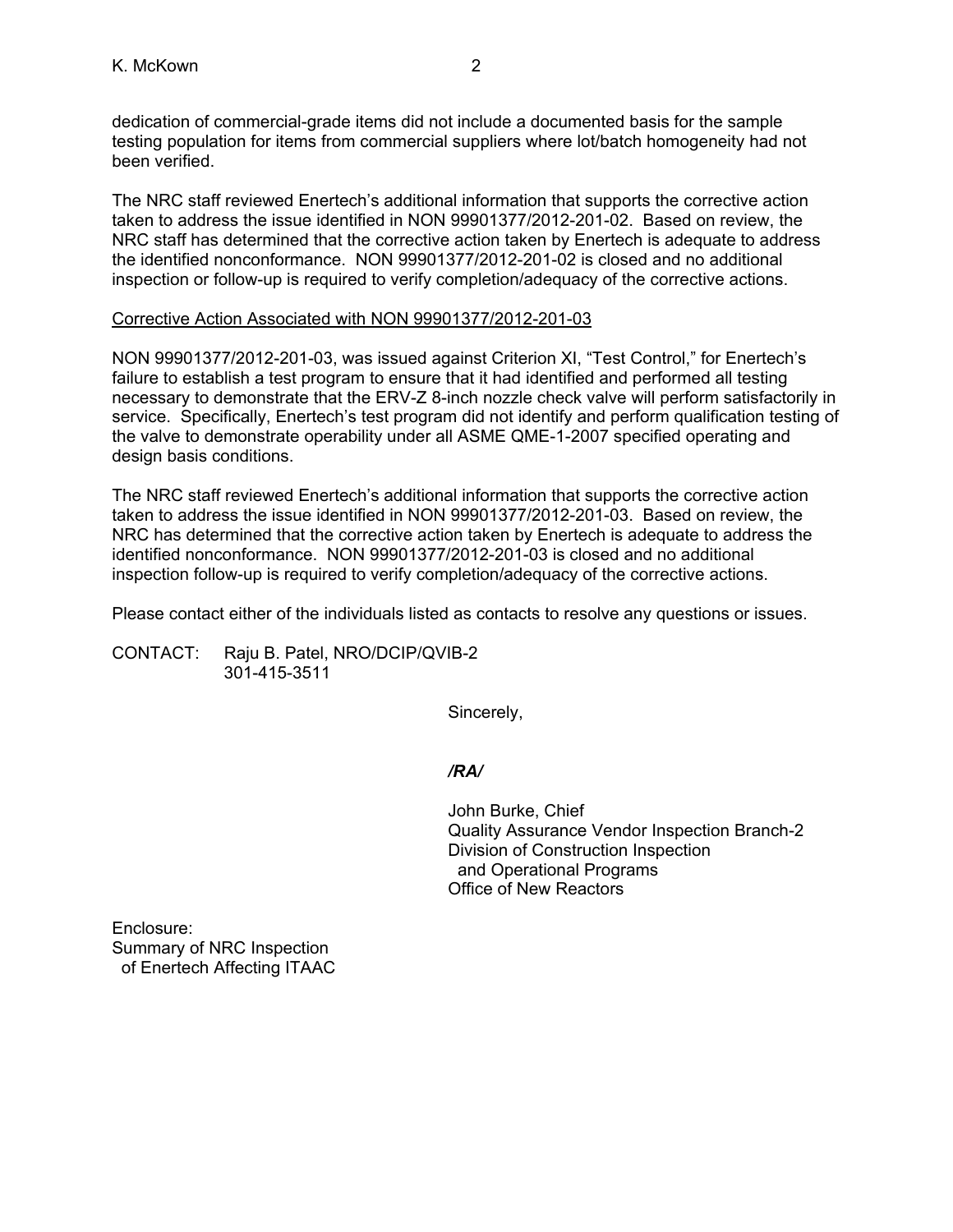#### K. McKown 2

dedication of commercial-grade items did not include a documented basis for the sample testing population for items from commercial suppliers where lot/batch homogeneity had not been verified.

The NRC staff reviewed Enertech's additional information that supports the corrective action taken to address the issue identified in NON 99901377/2012-201-02. Based on review, the NRC staff has determined that the corrective action taken by Enertech is adequate to address the identified nonconformance. NON 99901377/2012-201-02 is closed and no additional inspection or follow-up is required to verify completion/adequacy of the corrective actions.

### Corrective Action Associated with NON 99901377/2012-201-03

NON 99901377/2012-201-03, was issued against Criterion XI, "Test Control," for Enertech's failure to establish a test program to ensure that it had identified and performed all testing necessary to demonstrate that the ERV-Z 8-inch nozzle check valve will perform satisfactorily in service. Specifically, Enertech's test program did not identify and perform qualification testing of the valve to demonstrate operability under all ASME QME-1-2007 specified operating and design basis conditions.

The NRC staff reviewed Enertech's additional information that supports the corrective action taken to address the issue identified in NON 99901377/2012-201-03. Based on review, the NRC has determined that the corrective action taken by Enertech is adequate to address the identified nonconformance. NON 99901377/2012-201-03 is closed and no additional inspection follow-up is required to verify completion/adequacy of the corrective actions.

Please contact either of the individuals listed as contacts to resolve any questions or issues.

CONTACT: Raju B. Patel, NRO/DCIP/QVIB-2 301-415-3511

Sincerely,

## */RA/*

John Burke, Chief Quality Assurance Vendor Inspection Branch-2 Division of Construction Inspection and Operational Programs Office of New Reactors

Enclosure: Summary of NRC Inspection of Enertech Affecting ITAAC

DISTRIBUTION: KKavanagh **TJackson** ASakadales

|                             | <b>ADAMS ACCESSION NO: ML16357A724</b> |                                                 | NRO-002       |  |  |  |
|-----------------------------|----------------------------------------|-------------------------------------------------|---------------|--|--|--|
| <b>OFC</b>                  |                                        | NRO/DCIP/QVIB-2 NRO/DCIP/QVIB-2 NRO/DCIP/QVIB-2 |               |  |  |  |
| <b>NAME</b> RPatel          |                                        | RMcIntyre                                       | <b>JBurke</b> |  |  |  |
|                             | <b>DATE</b> 01/03/17                   | 01/05/17                                        | 01/05/17      |  |  |  |
| <b>OFFICIAL RECORD COPY</b> |                                        |                                                 |               |  |  |  |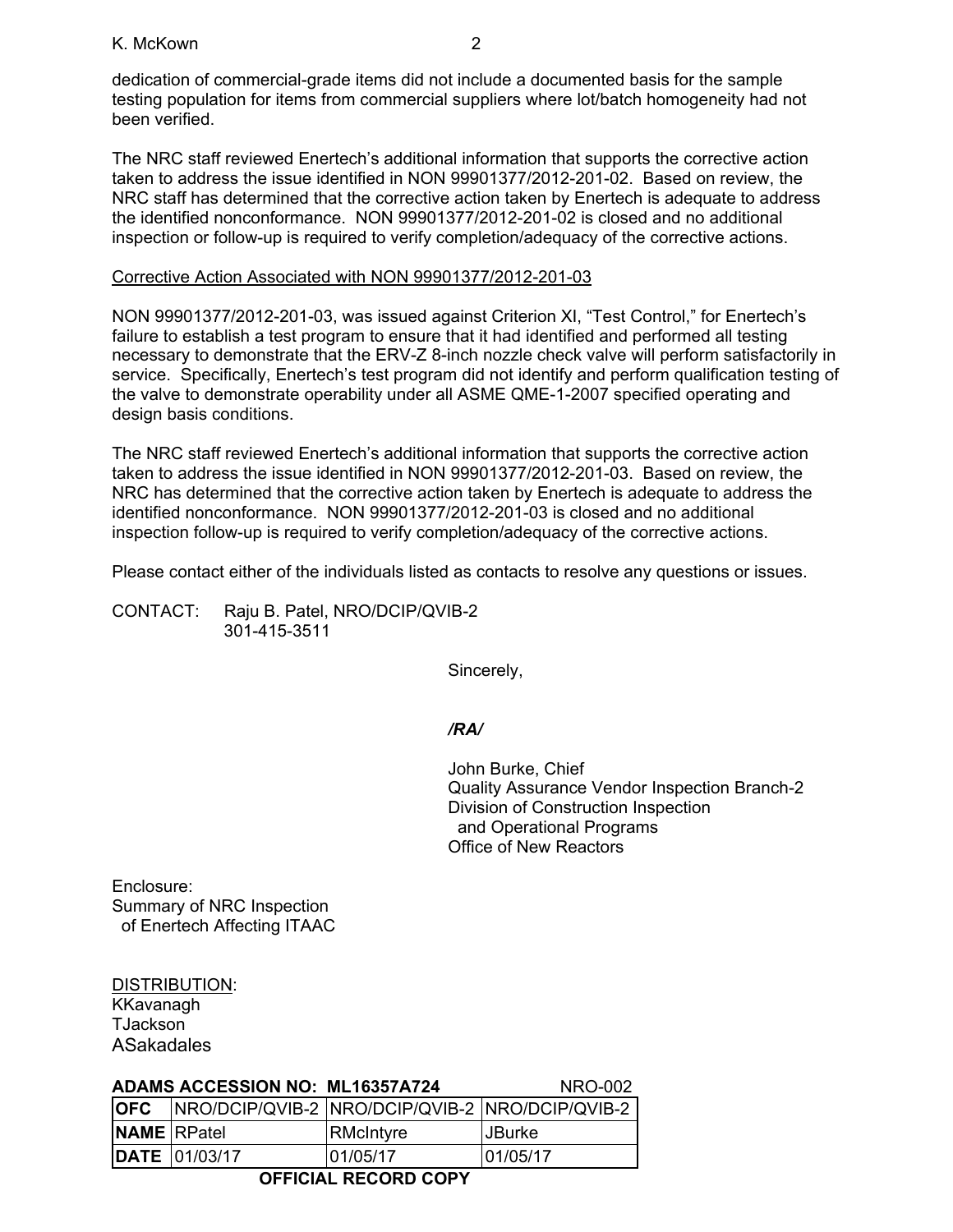## **Summary of NRC Inspection of ENERTECH Affecting ITAAC**

## 1. Affected Inspections, Tests, Analyses, and Acceptance Criteria (ITAAC)

The U.S. Nuclear Regulatory Commission (NRC) inspectors identified the following inspections, tests, analyses, and acceptance criteria (ITAAC) related to components being tested by Enertech. At the time of the inspection, Enertech was involved in Section III of the American Society of Mechanical Engineers (ASME) Boiler and Pressure Vessel Code and ASME Qualification of Active Mechanical Equipment Used in Nuclear Power Plants qualification testing associated with the ERV-Z 8-inch nozzle check valves of the passive core cooling system for the Westinghouse Electric Corporation certified AP1000 Design Control Document, Revision 19, Tier 1. For the ITAAC listed below, the NRC staff reviewed Enertech's corrective actions in response to Notice of Nonconformance (NON) 99901377/2012-201-02 and NON 99901377/2012-201-03. The ITAAC's design commitment referenced below are for future use by the NRC staff during the ITAAC closure process; the listing of these ITAAC design commitments does not constitute that they have been met and closed. The NRC inspection team identified two findings associated with the ITAAC identified below.

| <b>Source Document</b>                                                                                         | <b>ITAAC Index No.</b> | <b>ITAAC</b>  | <b>Acceptance Criteria</b>                                                                                                                                                                        |  |
|----------------------------------------------------------------------------------------------------------------|------------------------|---------------|---------------------------------------------------------------------------------------------------------------------------------------------------------------------------------------------------|--|
| Appendix C from the<br><b>Combined License</b><br>for Vogtle Units 3 and<br>4 and V.C. Summer<br>Units 2 and 3 | No. 159                | 2.2.03.02a    | A ASME Code Section III<br>design report exists for the<br>as-built component identified<br>in Table 2.2.3.01 as ASME<br><b>Code Section III</b>                                                  |  |
| Appendix C from the<br><b>Combined License</b><br>for Vogtle Units 3 and<br>4 and V.C. Summer<br>Units 2 and 3 | No. 161                | 2.2.03.03a    | A report exists and concludes<br>that the ASME Code Section<br>III requirements are met for<br>nondestructive examination of<br>pressure boundary welds.                                          |  |
| Appendix C from the<br><b>Combined License</b><br>for Vogtle Units 3 and<br>4 and V.C. Summer<br>Units 2 and 3 | No. 163                | 2.2.03.04a    | A report exists and concludes<br>that the results of the<br>hydrostatic test of the<br>components identified in Table<br>2.2.3.01 conform to the<br>requirements of the ASME<br>Code Section III. |  |
| Appendix C from the<br><b>Combined License</b><br>for Vogtle Units 3 and<br>4 and V.C. Summer<br>Units 2 and 3 | No. 166                | 2.2.03.05a.ii | A report exists and concludes<br>that the seismic Category I<br>equipment can withstand<br>seismic design basis dynamic<br>loads without loss of safety<br>function.                              |  |